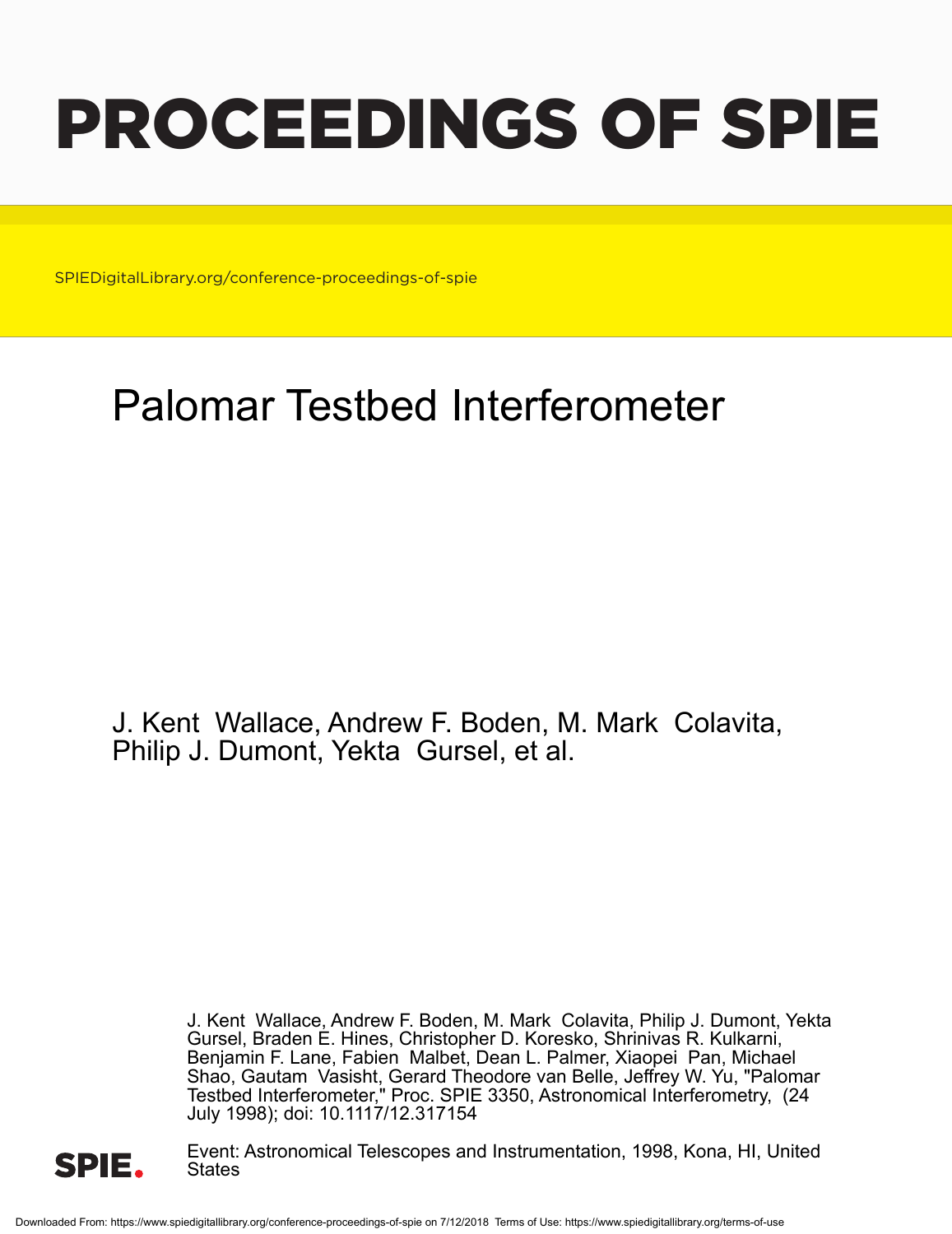### Palomar Testbed Interferometer

J.K. Wallace<sup>a</sup>, A. F. Boden<sup>a</sup>, M. M. Colavita<sup>a</sup>, P. Dumont<sup>a</sup>, Y. Gursel<sup>a</sup>, B. Hines<sup>a</sup>, C. Koresko<sup>b</sup>, S. Kulkarni<sup>b</sup>, B. Lane<sup>a</sup>, F. Malbet<sup>c</sup>, D. Palmer<sup>a</sup>, X.P. Pan<sup>b</sup>, M. Shao<sup>a</sup>, G. Vasisht<sup>a</sup>, G. van Belle<sup>a</sup>, J. Yu<sup>a</sup>

> <sup>a</sup>Jet Propulsion Laboratory, California Institute of Technology, 4800 Oak Grove Dr., Pasadena, CA 9 1 109

> > <sup>b</sup>California Institute of Technology

<sup>c</sup>LAOG, Observatoire de Grenoble, France

#### ABSTRACT

The Palomar Testbed Interferometer (PTI) is an infrared, phase-tracking interferometer in operation at Palomar Mountain since July 1995. It was funded by NASA for the purpose of developing techniques and methodologies for doing narrowangle astrometry for the purpose of detecting extrasolar planets. The instrument employs active fringe tracking in the infrared  $(2.0-2.4 \mu m)$  to monitor fringe phase. It is a dual-star interferometer; it is able to measure fringes on two separate stars simultaneously. An end-to-end heterodyne laser metrology system is used to monitor the optical path length of the starlight. Recently completed engineering upgrades have improved the initial instrument performance. These upgrades are: extended wavelength coverage, a single mode fiber for spatial filtering, vacuum pipes to relay the beams, accelerometers on the siderostat mirrors and a new baseline. Results of recent astrometry data indicate the instrument is approaching the astrometric limit as set by the atmosphere.

Keywords: optical interferometry, astrometry, extrasolar planets

#### 1. INTRODUCTION

The Palomar Testbed Interferometer' is an infrared interferometer located at Palomar Mountain, California. It has a 1 10 m baseline oriented in a nominal North-South direction. The apertures are 40 cm; this is roughly equal to  $r_0$  at 2.2  $\mu$ m under typical atmospheric conditions at the site. The fringes are actively tracked with delay line trolleys that have an optical delay range of +/- 38.3 m. A singe line of a NICMOS III array is used for fringe detection. The broad band (or white) light and low resolution spectrometer are imaged onto a common row of the array and are read out simultaneously. Custom clocking of this array results in a final read noise of about 15 e-. Angle tracking is done at a center wavelength of  $0.8 \mu m$  with a quad cell implemented as a lenslet array. The lenslet couples light into four fibers, each of which is coupled to a photon-counting avalanche photodiodes. The instrument control is accomplished via seven single-board real-time computers.These do the sequencing and automation of the instrument. This paper will review the instrument, discuss some of the recent modifications, describe the details of the astrometry measurement and show some recent results.

#### 2. DESCRIPTION OF THE INTERFEROMETER

The instrument will be described in the following section. The description will begin at the siderostats and finish at the fringe tracker. Each sub-system along the beam train of the star light path will be described in detail as it is encountered.

A schematic of the pier is shown in Fig. 1. The siderostats are the first optic in the train. The mirrors are 50 cm Zerodur flats; they weigh over 90 lbs. The mounts are alt-az gimbals and are designed such that the mirror surface and the intersection of the bearings are coincident. The siderostats reflect the starlight into the fixed direction of a telescope. This 40 cmdiameter f/lO Cassegrain telescope is mounted on an optical 4'x8' optical table tilted downwards by fifteen degrees. The telescope is mounted in an athermal structure so as to minimize re-focusing as thermal conditions change.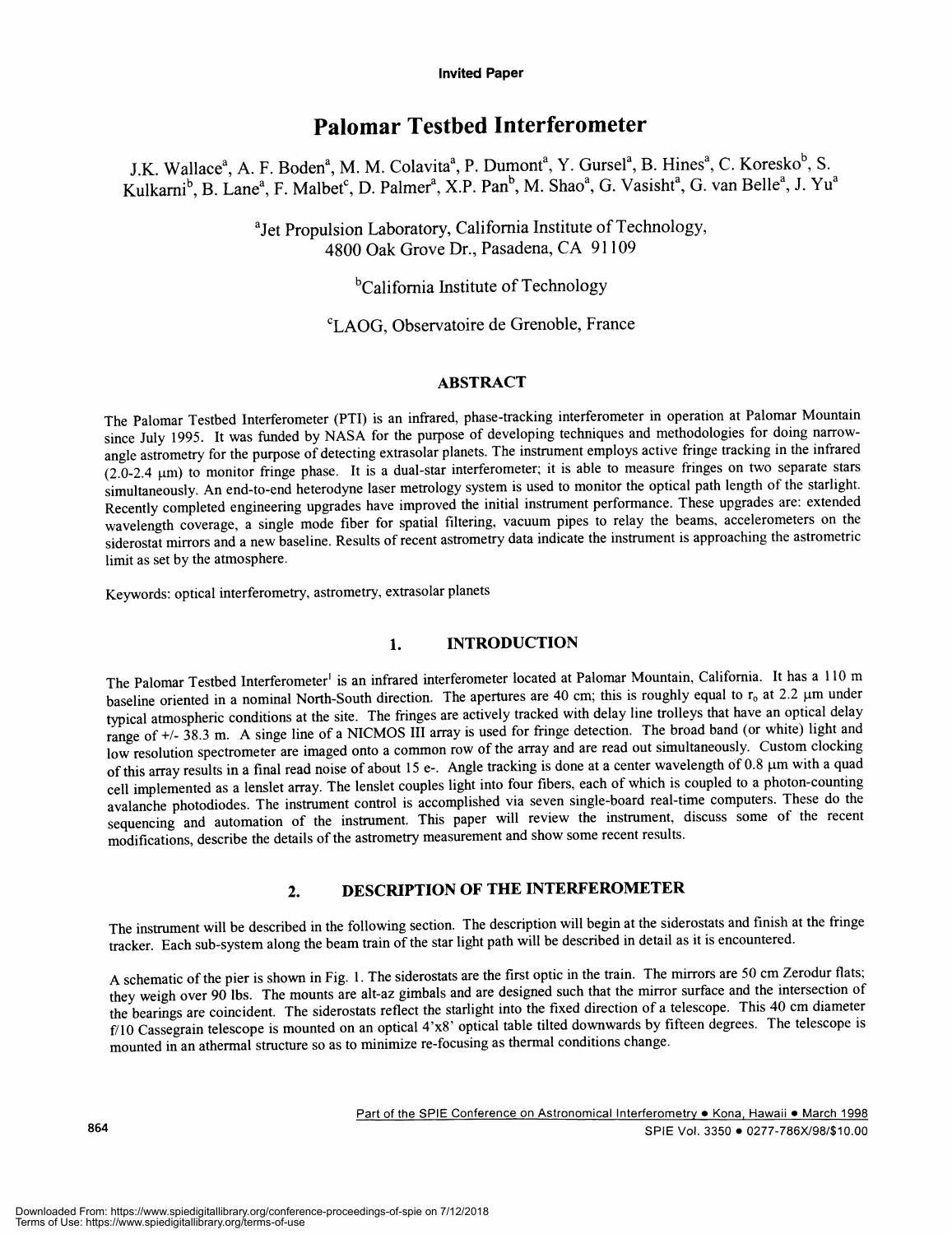

Figure 1

Mounted between the siderostat and telescope, in the shadow of the secondary mirror is a pick-off mirror which folds this part of the incoming starlight down and towards the side of the telescope. A similar mirror on the t 3.5" diameter Questar © telescope mounted parallel to the Cassegrain on the optical table. The incoming starlight is brought to a focus on the acquistion camera.

A corner cube mounted near the first fold mirror picks off part of the light from a laser boresight. This boresight light threads its way from the main beam combining tables at the heart of the instrument out to the telesc instrument boresight and the starlight are thus clearly visible on the wide-angle acquisition camera. When the siderostat is adjusted such that the images are coincident, the starlight is boresighted to the interferometer.



Figure 2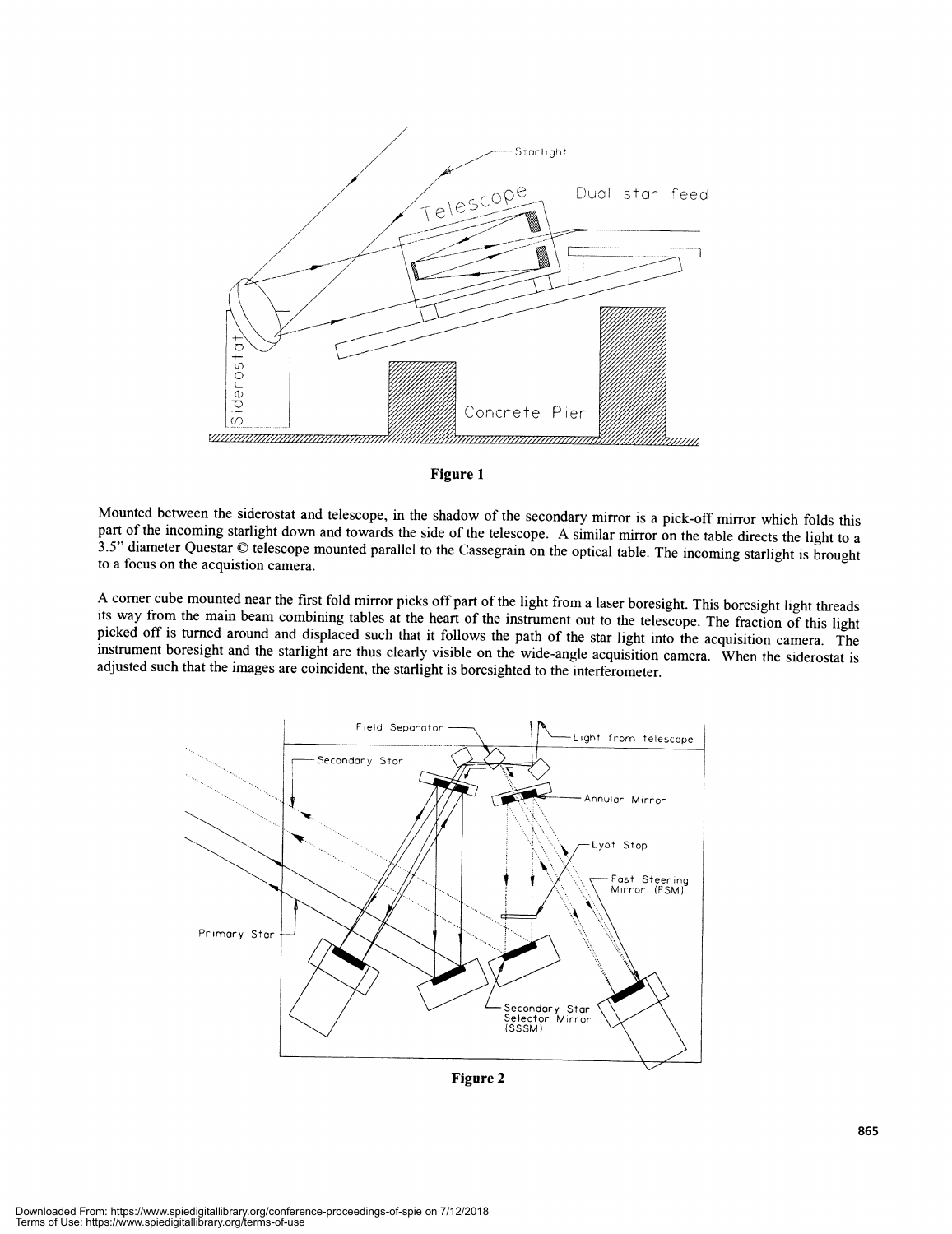Fig. 2 is a schematic of the dual-star feed; it is useful in the following discussion. The starlight leaving the telescope is directed upwards to a horizontally mounted 3'x4' optical breadboard. This is the dual-star feed; it's where the two stars are separated. A single fold brings this light level with the breadboard. In the focal plane is a field separator (currently a beamsplitter) which separates the light from the bright, nearby (or primary) star and the faint science (or secondary) star. Each beam passes through an annular mirror to an on axis parabola where they are re-collimated with a diameter of 7.5cm. These parabolas are also fast steering mirrors. The mirrors are in friction-free flexure mounts and are tip/tilt controlled by PZT's. They receive feed back from the angle tracker located on the main beam combining table, near the end of the optical train.

From the parabola the starlight travels back to the annular mirror which directs the light to a steering mirror. From here, the light is directed to the main building. For the secondary beam path, the steering mirror is an image of the siderostat mirror. Its task is to select the secondary star. Since it is an image of the entrance pupil, the secondary star selection is done without introducing pupil sheer into the system.

At the main building, the beams cross the wall of the structure at the crook on the underside of the 'T'. The beams are then directed down towards the long end the delay lines. Here the beams are delayed so they are phased when they reach the main beam splitter on the beam combiner tables. The beams come in 'high' or 10" above the switchyard table, and after passing through the cat's eye mirror of the delay line, they are 6" above the switchyard table (thus missing the input mirrors on the return path).

The delay lines<sup>3</sup> slave together the primary and secondary starlight from a single pier and delay them in unison. The active delay line is implemented as a cat's eye trolley with a four-stage servo system. It has a range of  $+/-38$  meters with a resolution of a few nanometers. A passive delay line allows for very coarse positioning. Once the passive is located, the difference in delay positions is tracked out with the active delay line. The location of each trolley is monitored with its own heterodyne laser metrology system.

The beams next pass through a pair of confocal parabolas which constitute the beam compressors. These take the beam from a diameter of 75 mm down to 20 mm. The secondary beam is folded to its beam combiner table. The primary beam goes to a pair of cat's eye retro-reflectors, one of which is on a translation stage. It is this moveable cat's eye which is the differential delay line between the primary and secondary tables. After it passes through this set of optics, the primary beam is directed towards its beam-combining table.

Figure 3 shows a schematic of the primary beam combiner table. This table contains the star-tracker, fringe tracker, whitelight source and boresight laser. A 6" diameter dichroic mirror reflects starlight short of  $1\mu$ m to the star-tracker where it is



Figure 3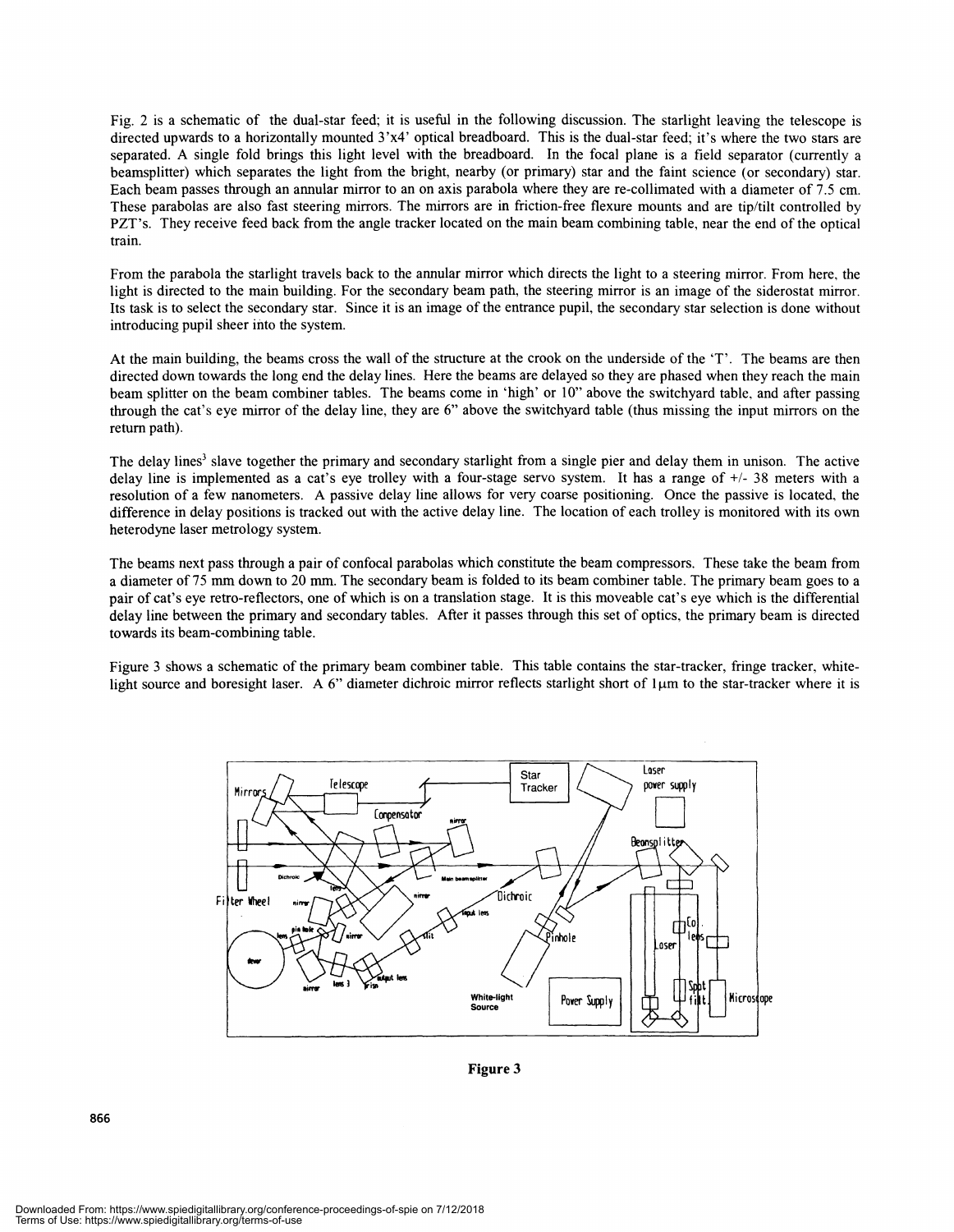sensed for tilt. Each beam combiner has a single quad cell for tilt sensing which is shared between the beams from the two piers. This quad cell is implemented as a lenslet array feeding four multimode fibers which are each coupled to a photon counting avalanche photodiode. The starlight from each pier is chopped onto the quad cell every 10 msec for a duration of 5 msec. A PZT mirror on which the beams overlap chops the spots back and forth across the quad cell. The optical bandwidth of the star tracker is  $0.7\mu$ m to  $1.0\mu$ m. The lower edge is set by the filters that block the stray laser metrology light, while the upper end is set by the response of the APD. The sample rate is 100Hz and the closed-loop bandwidth of the star tracker is 10Hz. The limiting magnitude is fainter than 10  $m<sub>R</sub>$ 

The JR light proceeds to the main beam splitter. Light from the 'front' side of the beam splitter is directed via relay optics to a single pixel of the JR array located inside the dewar. The light from the other side ofthe beam splitter encounters a dichroic which transmits the visible light while reflecting the IR light. The light then passes through a prism for low dispersion. After a fold mirror and another lens, the light is coaligned with the white light arm via a reflecting half-plane. This spectrometer light is re-imaged on the same line of the array which contains the white light.

A white light source is used for calibration of the pixels on the spectrometer as well as for diagnostics of the instrument. By placing corner cubes after the long delay lines, and using the white light source, it is possible to observe internal white-light fringes which is useful for performing engineering tests. A narrow band filter placed in the white light path is used to calibrate the pixels in the spectrometer. The boresight laser defines the optical axis of the instrument. The beam is collimated and follows the reverse path of the stellar light through the instrument from the main beam combiner out to the dual star feed optics at the piers and through the telescope. The laser ties together the white light source, the angle tracker and the acquisition system in a nightly calibration procedure. The microscope at the end of the table is used for visual alignment and for other instrument diagnostics.

A laser metrology system is used to measure the full optical path of the system from where the beams are combined at the main beamsplitter out to a fiducial corner cube located on the dual-star feed. Since both the primary and secondary star metrology paths are common to this corner cube, there is the possibility that the signals may become mixed. Therefore, the beams are uniquely identified in two ways. First, the beat frequencies are distinct for each table; the primary has a frequency of 440 kHz and the secondary has one of 110 kHz. Each detector has a corresponding pass band filter matched to its frequency. There is an offset for the above signals is on the order of 30 Mhz. This prevents false signals due to leakage since the inter-table frequency difference is well beyond the bandwidth of the detectors. Also, the polarization state coming from each table is orthogonal to the polarization of the other table at the pier. This prevents mixing of the two beams at the detectors.

The instrument is controlled with 7 real-time computers in three VME crates. Each sub-system is controlled by a singleboard 68040 computer running real time software developed under the VxWorks operating system. Each CPU communicates with others via reflective memory. A graphical user interface (GUI) that resides on a local Sun workstation controls the realtime system. The Sun is also used for data management. A typical observing procedure involves the operator creating an ordered list of objects to observe. This list is loaded into the GUI at the beginning of the evening. The instrument is highly automated and very efficient; it is possible to observe greater than 100 different interferometric scans per night. A typical observing sequence is illustrated below in Fig. 4.

When a new star observation is requested, the delay lines and siderostats slew to their nominal location. The acquisition camera images the star and feeds offsets to the siderostats to boresight the starlight with the interferometer. The star will then be within the narrow field of view of the star trackers. Once the star is being tracked, a couple of calibration measurements are made. First, the delay line is offset to a point of no interference. The total flux coming from both apertures is measured for thirty seconds. One of the beams is then blocked and another thirty seconds of data is taken from a single aperture. Next, the fringes are tracked for two minutes. After the fringes have been observed, the siderostats off-point by a small amount and measure the contribution of the background. At this point, the interferometer is ready for a new star. This process takes a total of six to eight minutes depending upon observing conditions.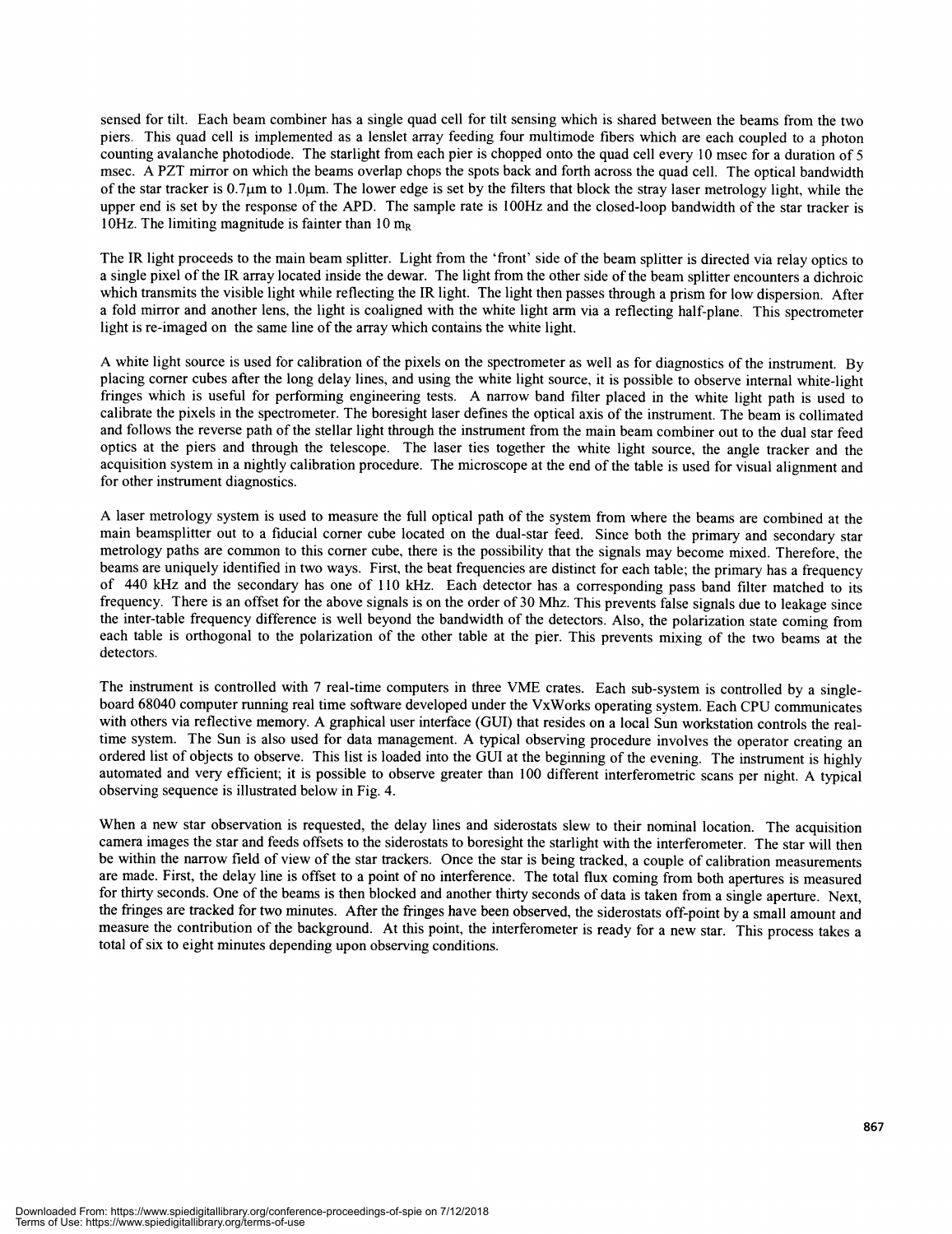

#### 3. RECENT UPGRADES TO THE INSTRUMENT

Several improvements have to made to the basic instrument to increase it capabilities and to enhance its performance. All of these improvements have been completed in 1997. The goal of most of these improvements has been to enhance the astrometry measurement by either improving the system visibility or by reducing the extent of phase fluctuations.

#### 2.1. Extended wavelength coverage to H band.

All of the optics up to the main beam combining tables are reflective (save for the IR fused silica windows which cap both ends of the beam transfer tubes). Therefore, extending the wavelength range for the system amounted to replacing the main starlight beamsplitter as well as the coupler in the spectrometer arm. Likewise, the lenses that couple light into the dewar were replaced with new IR achromats to provided diffraction limited performance over the H and K bands ( $1.5 - 2.5 \,\mu m$ ). A custom H/K' astronomical filter inside the dewar housing the NICMOS 3array completed the modification.

#### 2.2. Single-mode IR optical fiber in Spectrometer Arm

An infrared optical fiber (Le Verre Fluoré, France) was incorporated into the low-resolution spectrometer arm of the beam combiner table in order to spatially filter the wave front. Aberrations in the wave front (due to both static, or slowly varying wave front degredation due to the instrument, as well as quickly changing atmospheric effects) result in a reduction of fringe visibility. The fiber removes the photons which do not contribute to the interference and which would otherwise be detrimental to the visibility. Light is coupled in-to and out-of the fibers using off-axis portions of full parabolic reflectors. These reflectors are on kinematic bases, so they can be removed from the nominal beam path and replaced in a repeatable fashion. The effect of using the fibers has been to improve the raw  $V^2$  for unresolved objects by a factor of two (from ~0.4 to  $\sim$ 0.9). Science projects involving parametric modeling have benefited most from this improvement, since they rely soley on the spectrometer channel for visibility data.

#### 2.3. Vacuum pipes

In their original incarnation, the light paths going from the piers to the main building where enclosed in 6" diameter aluminum pipes which where also wrapped in foil-faced bubble-wrap and then finally covered with white PVC jacketing for protection against the elements. The ends of the pipes where sealed with 5"diameter JR fused silica (Infrasil 301, Heraeus). These pipes transported the beams to minimize the effects due to turbulence, which it would otherwise see over a long propagation distance in the air, as well as at the interface between the main building and the outside. Although, in steady state conditions the air pipes were sufficient, during the transition from day-to-night the pipes were still susceptible to the effects of residual turbulence. It's thought that, although care was taken to insulate the pipes, at night the tops of the air pipes radiatively cooled to the sky, while the bottom of the pipes were exposed to the warm ground. It is this temperature differential which was responsible for setting up the convective cells.

The four sets of 6" aluminum pipes have been replaced with 6" steel vacuum pipes which span the distance between the main building and the piers. These pipes are pumped down with a portable roughing pump located inside the main building. Once pumped down, they hold vacuum sufficiently well so as not be pumped again for a few weeks.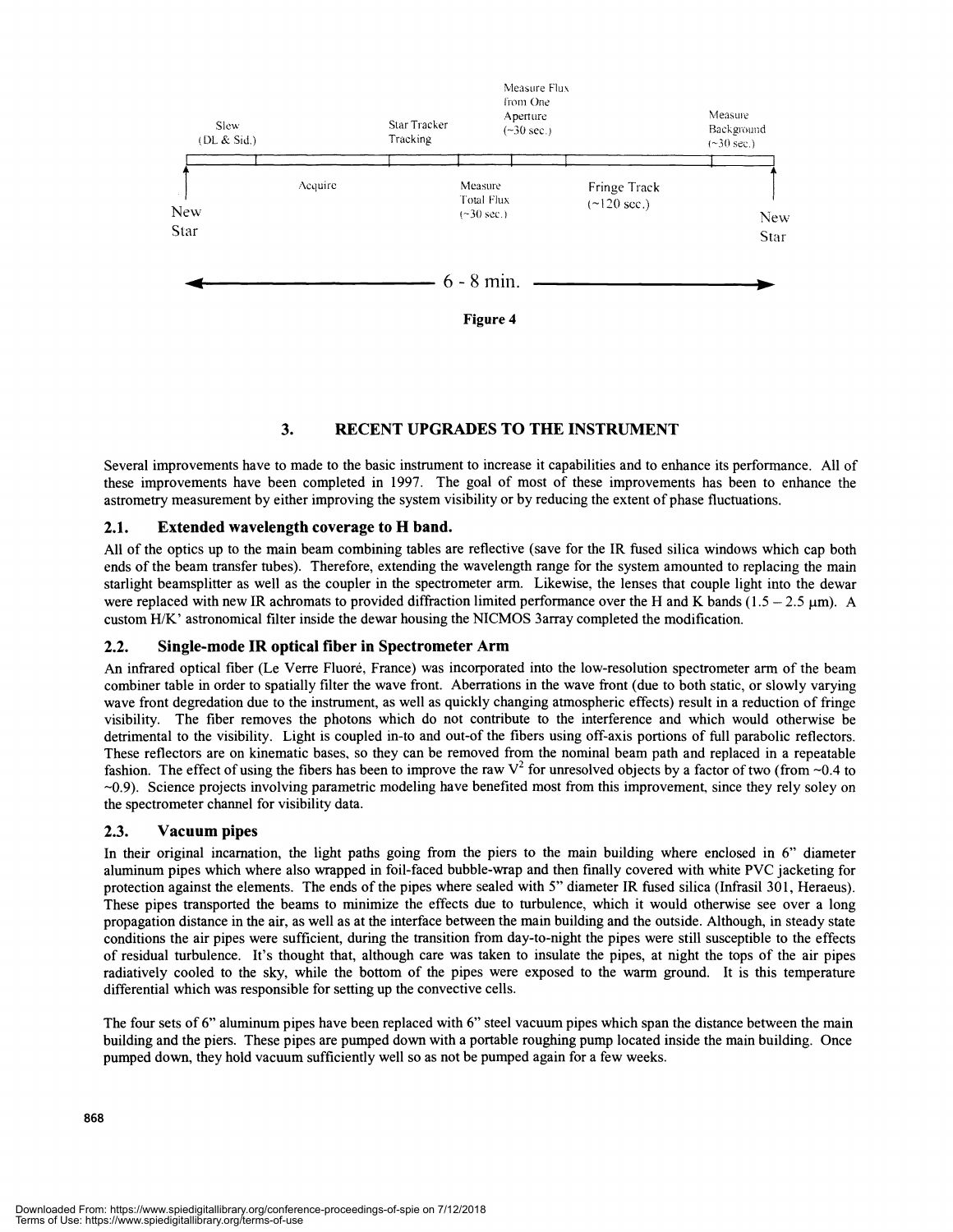#### 2.4. Siderostat Accelerometers

The system has operated for some time with a residual amount of OPD piston jitter attributable to the siderostat. Although the optical path length is monitored with laser metrology, this metrology does not extend to the siderostats themselves. This motion is off-loaded to the delay lines by the fringe tracker. This is a rather indirect way of monitoring the piston jitter.

The siderostats are now included as part of the fringe phase control via a more direct means. Accelerometers have been added to the back of the siderostat mirrors. These accelerometers measure the motion normal to the mirror's front surface above the  $\neg$ Hz level. The component of this vibration along the boresight of the instrument is then fed forward (in an open loop) to the active delay line where this additional path modulation is removed. The addition of the accelerometers has resulted in the reduction of the phase noise at the resonance frequency by 10 dB.

#### 2.5. New N-W baseline

When the facility was constructed, a third pier was added for the potential of a future expansion. Likewise, a third siderostat mount and mirror were purchased with this same possibility in mind. Therefore, adding the third baseline involved only a few procurements and was relatively easy to incorporate into the already working instrument. Fringes were obtained on this baseline at the end of last years observing season. The new baseline is roughly orthogonal to the current baseline.

#### 3. ASTROMETRY WITH PTI

#### 3.1. Overview of the astrometric measurement

Validating techniques for narrow-angle astrometry is one of the key reasons why PTI was constructed<sup>2</sup>. What follows is a brief description of the astrometric measurement.

The dual-star feed enables the interferometer to track fringes on two different stars simultaneously. By measuring both the difference in delay (d in Fig. 5a) for fringes and the fringe phase, it's possible to determine the angular separation of the stars (assuming the baseline is known). The process is as follows: first fringes are obtained on the primary fringe tracker. Once the primary has acquired fringes it continues in this mode for the entire observation. The secondary delay line is adjusted until it too gets fringes on the same object. It takes fringe data in this mode for a while. The secondary channel then points to



#### Figure 5a **Figure 5a** Figure 5b

its star and its delay line is adjusted until fringes are observed on the secondary object. After tracking fringes on the secondary object for a while, the secondary channel re-points and the delay lines re-phase to the primary object. The measurement of the secondary object is thus bracketed by observations of the primary object in order to take out instrumental drifts which may have occurred during the secondary observation. This technique of looking alternately between a primary and secondary object and then back to the primary object "chopping". It is both the difference in delay line position (which is measured by the constant term metrology) between the primary and secondary objects and the phases of both fringes which are the measurables. An illustration of the observing sequence is shown in Figures 5a and 5b.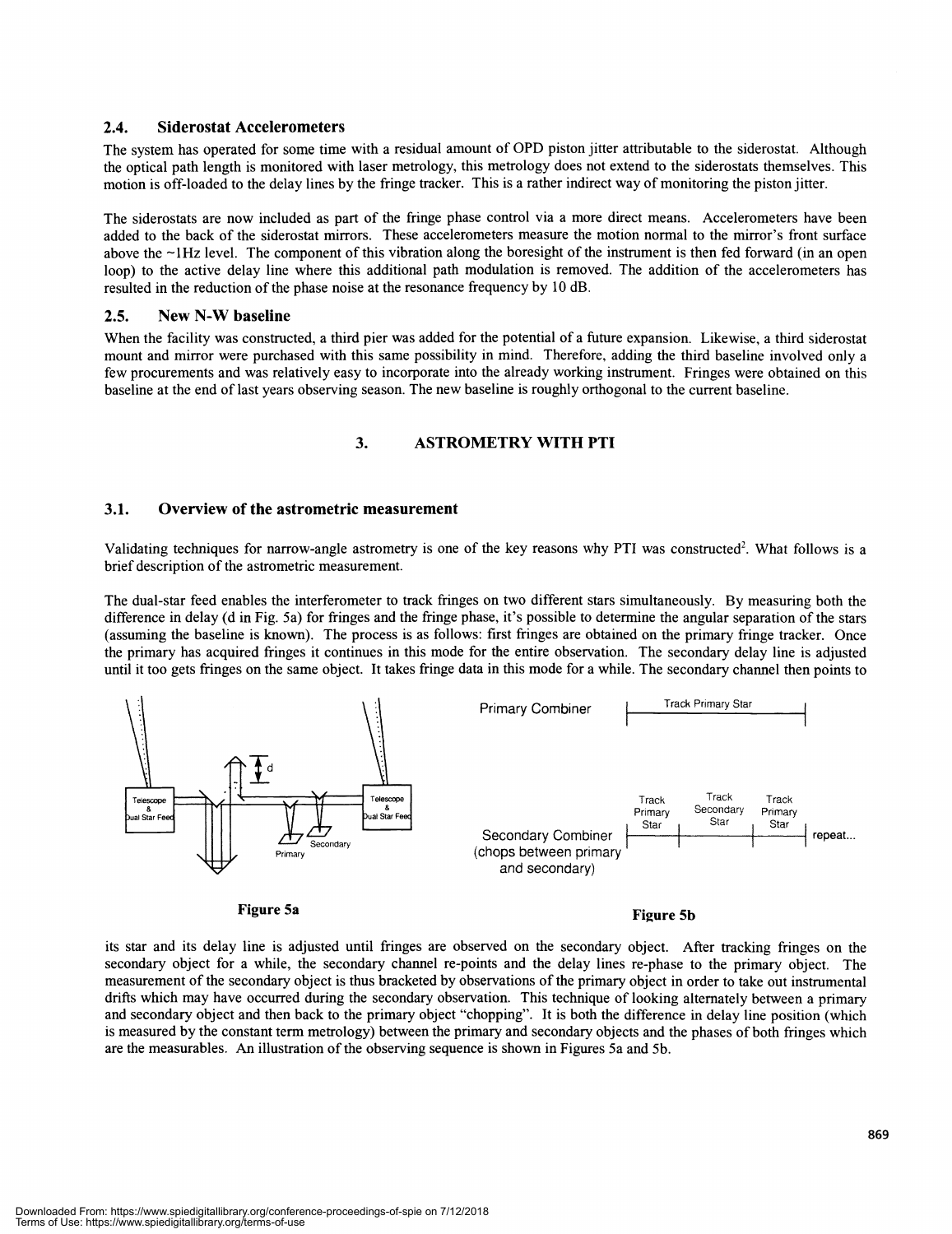#### 3.2. Recent Astrometry Results

Figure 6 below shows data from an astrometric measurement done at PTI. There are several aspects of the data which are worth noting. First it should be pointed out that the gaps are due to loss . The upper curve is the delay for the primary star as it moves across the sky. The bottom curve is the differential delay between the primary and secondary stars magnified by a factor of 10. The differential delay is roughly 15 mm. With PTI's baseline of 110 m, the angular separation between the stars is given by  $15$ mm/ $110$ m = 30 arc sec. The differential delay data also arcs due to the sidereal motion. From the delay as a function of time, it's possible to determine the trajector of the secondary object.



#### Figure 6

Data from another night is shown below in Fig. 7. Each data point represents a 0.5 second average; each group of data points is roughly 380 seconds long. As mentioned previously, data is taken on the primary star both before and after the observation ofthe secondary object. A linear model is fit to this data which is the instrument bias during the secondary observation. The upper section of Fig. 7 is the calibrated difference between the primary and secondary delay. This data is then fit for the sidereal motion. The residual after this fit is the second section of the plot. The bottom plot shows the average of each 380 second scan. The RMS value of these points is roughly 0.7 mas. If we assume white noise in the errors, the error scales to 220 uas after one hour of intergration.



870

Downloaded From: https://www.spiedigitallibrary.org/conference-proceedings-of-spie on 7/12/2018 Terms of Use: https://www.spiedigitallibrary.org/terms-of-use